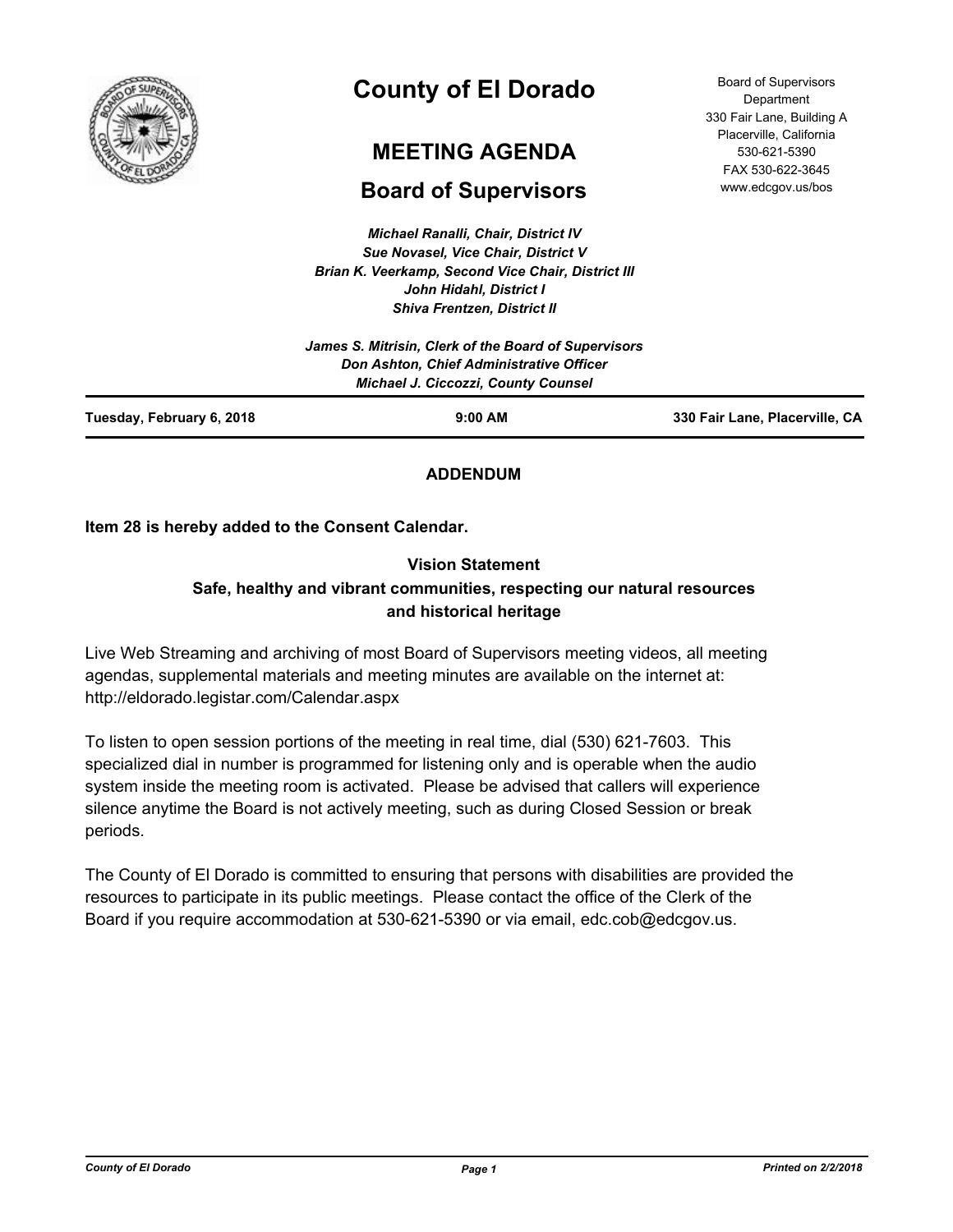The Board of Supervisors is concerned that written information submitted to the Board the day of the Board meeting may not receive the attention it deserves. The Board Clerk cannot guarantee that any FAX, email, or mail received the day of the meeting will be delivered to the Board prior to action on the subject matter.

The Board meets simultaneously as the Board of Supervisors and the Board of Directors of the Air Quality Management District, In-Home Supportive Services, Public Housing Authority, Redevelopment Agency and other Special Districts.

For Purposes of the Brown Act § 54954.2 (a), the numbered items on this Agenda give a brief description of each item of business to be transacted or discussed. Recommendations of the staff, as shown, do not prevent the Board from taking other action.

Materials related to an item on this Agenda submitted to the Board of Supervisors after distribution of the agenda packet are available for inspection during normal business hours in the public viewing packet located in Building A, 330 Fair Lane, Placerville or in the Board Clerk's Office located at the same address. Such documents are also available on the Board of Supervisors' Meeting Agenda webpage subject to staff's ability to post the documents before the meeting.

## **PROTOCOLS FOR PUBLIC COMMENT**

Public comment will be received at designated periods as called by the Board Chair.

Public comment on items scheduled for Closed Session will be received before the Board recesses to Closed Session.

Except with the consent of the Board, individuals shall be allowed to speak to an item only once.

On December 5, 2017 the Board adopted the following protocol relative to public comment periods:

Time for public input will be provided at every Board of Supervisors meeting. Individuals will have three minutes to address the Board. Individuals authorized by organizations will have three minutes to present organizational positions and perspectives and may request additional time, up to five minutes. At the discretion of the Board, time to speak by any individual may be extended.

A total of 20 minutes will be allocated for public comment during Open Forum and for each agenda item to be discussed. Public comment on certain agenda items designated and approved by the Board may be treated differently with specific time limits per speaker or a limit on the total amount of time designated for public comment. It is the intent of the Board that quasi-judicial matters have additional flexibility depending upon the nature of the issue.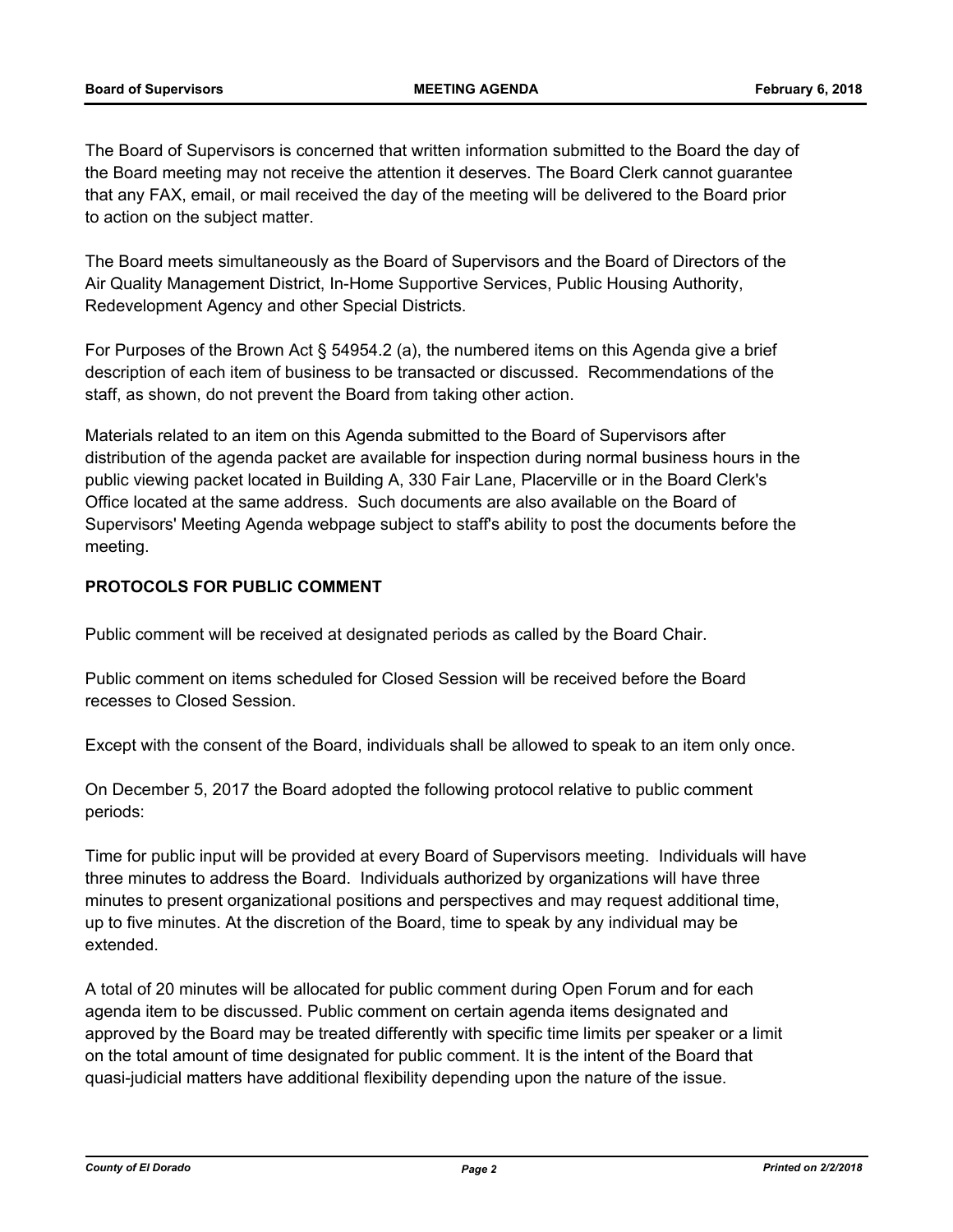Individual Board members may ask clarifying questions but will not engage in substantive dialogue with persons providing input to the Board.

If a person providing input to the Board creates a disruption by refusing to follow Board guidelines, the Chair of the Board may take the following actions.

Step 1. Request the person adhere to Board guidelines. If the person refuses, the Chair may ask the Clerk to turn off the speaker's microphone.

Step 2. If the disruption continues, the Chair may order a recess of the Board meeting.

Step 3. If the disruption continues, the Chair may order the removal of the person from the Board meeting.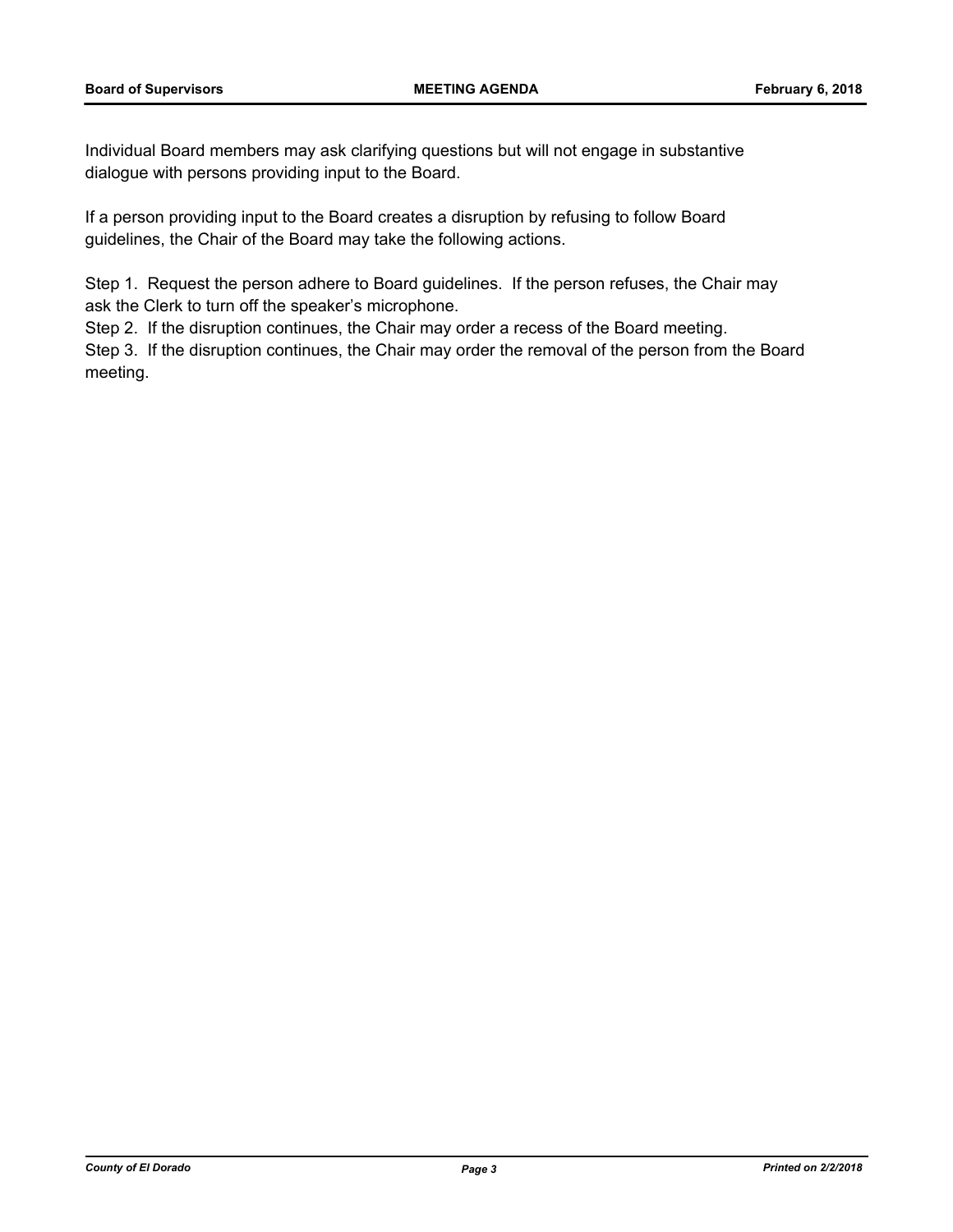## **9:00 A.M. - CALL TO ORDER**

#### **INVOCATION AND PLEDGE OF ALLEGIANCE TO THE FLAG**

#### **ADOPTION OF THE AGENDA AND APPROVAL OF CONSENT CALENDAR**

The Board may make any necessary additions, deletions or corrections to the agenda including moving items to or from the Consent Calendar and adopt the agenda and the Consent Calendar with one single vote. A Board member may request an item be removed from the Consent Calendar for discussion and separate Board action. At the appropriate time as called by the Board Chair, members of the public may make a comment on matters on the Consent Calendar prior to Board action.

#### **OPEN FORUM**

Open Forum is an opportunity for members of the public to address the Board of Supervisors on subject matter that is not on their meeting agenda and within their jurisdiction. Public comments during Open Forum are limited to three minutes per person. Individuals authorized by organizations will have three minutes to present organizational positions and perspectives and may request additional time, up to five minutes. The total amount of time reserved for Open Forum is 20 Minutes.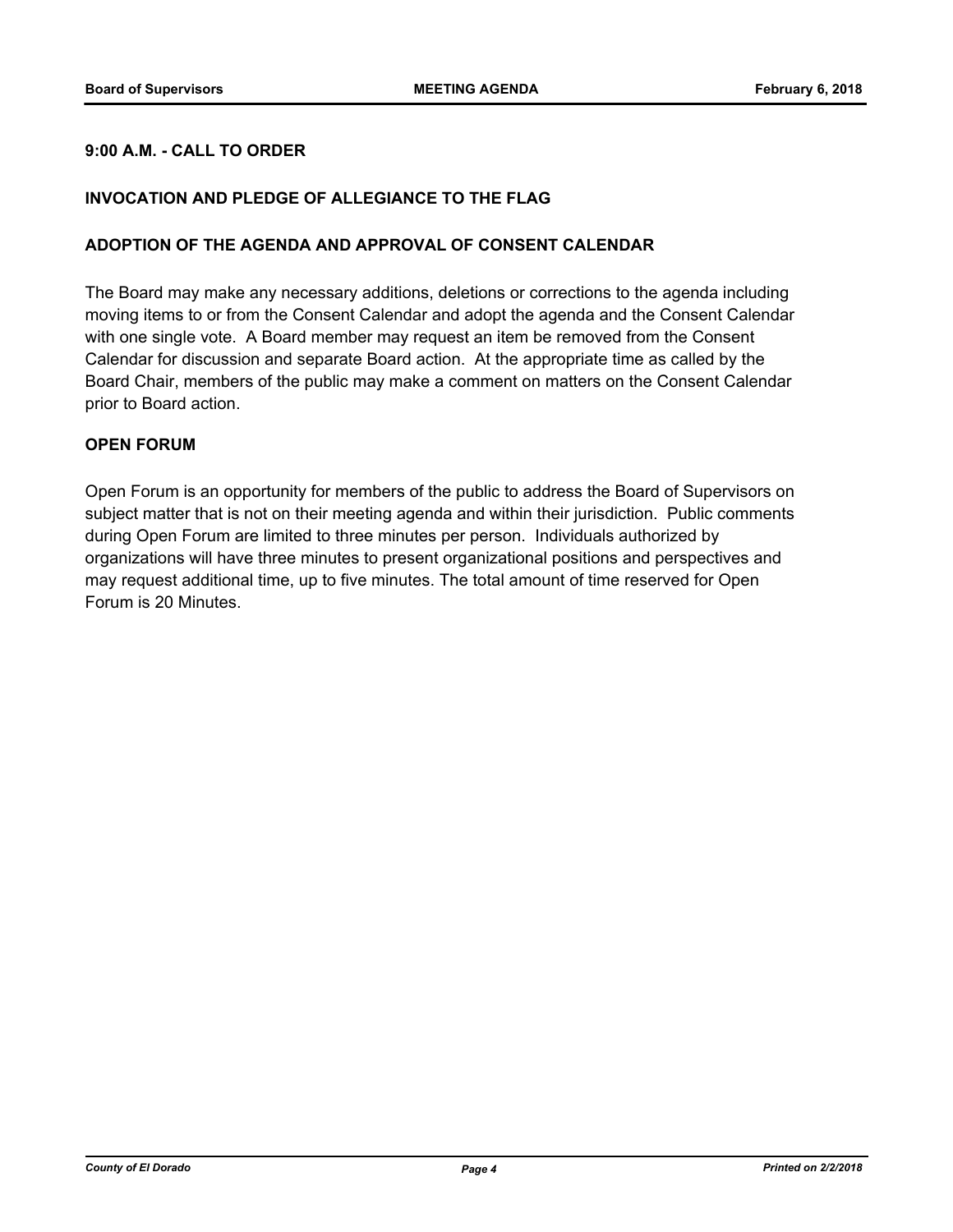#### **CONSENT CALENDAR**

**1.** [18-0213](http://eldorado.legistar.com/gateway.aspx?m=l&id=/matter.aspx?key=23555) Clerk of the Board recommending the Board approve the Minutes from the regular meeting of January 30, 2018.

## **GENERAL GOVERNMENT - CONSENT ITEMS**

**2.** [18-0170](http://eldorado.legistar.com/gateway.aspx?m=l&id=/matter.aspx?key=23512) County Counsel recommending the Board adopt and authorize the Chair to sign Resolution **012-2018** authorizing The Lake Tahoe Community College District to issue and sell, on its own behalf, up to \$15,500,000 of general obligation bonds which were authorized by the voters of the District on November 04, 2014.

**FUNDING:** N/A - Lake Tahoe Community College District to issue bonds.

- **3.** [18-0196](http://eldorado.legistar.com/gateway.aspx?m=l&id=/matter.aspx?key=23538) FENIX Executive Committee and Project Manager recommending the Board receive and file a status update on implementation of the Enterprise Resource Program.
- **4.** [18-0178](http://eldorado.legistar.com/gateway.aspx?m=l&id=/matter.aspx?key=23520) Human Resources Department, Health and Human Services Agency (HHSA), and Child Support Services (CSS) recommending the Board adopt and authorize the Chair to sign Resolution **014-2018**, establishing the salary range and bargaining unit designation for the following classifications: Merit System Services classifications of Information Systems Coordinator I, Information Systems Coordinator II; and Information Systems Coordinator III; amending the Authorized Personnel Allocation Resolution for the Health and Human Services Agency to add 1.0 FTE Information Systems Coordinator III, and delete 1.0 FTE Information Systems Coordinator; amending the Authorized Personnel Allocation Resolution for Child Support Services to add 1.0 FTE Information Systems Coordinator II, and delete 1.0 FTE Information Systems Coordinator; approving the reclassification of one (1) Information Systems Coordinator position in CSS to the classification of Information Systems Coordinator II; and one (1) Information Systems Coordinator position in HHSA to the classification of Information Systems Coordinator III in accordance with Personnel Rule 305; and waiving the requirement for filling the Information Systems Coordinator II position through a competitive examination process and probationary period, allowing the current incumbent to be appointed to the position, in accordance with Personnel Rule 306.1.

**FUNDING:** HHSA Federal/Realignment 85%/15%; CSS: Federal and State funding.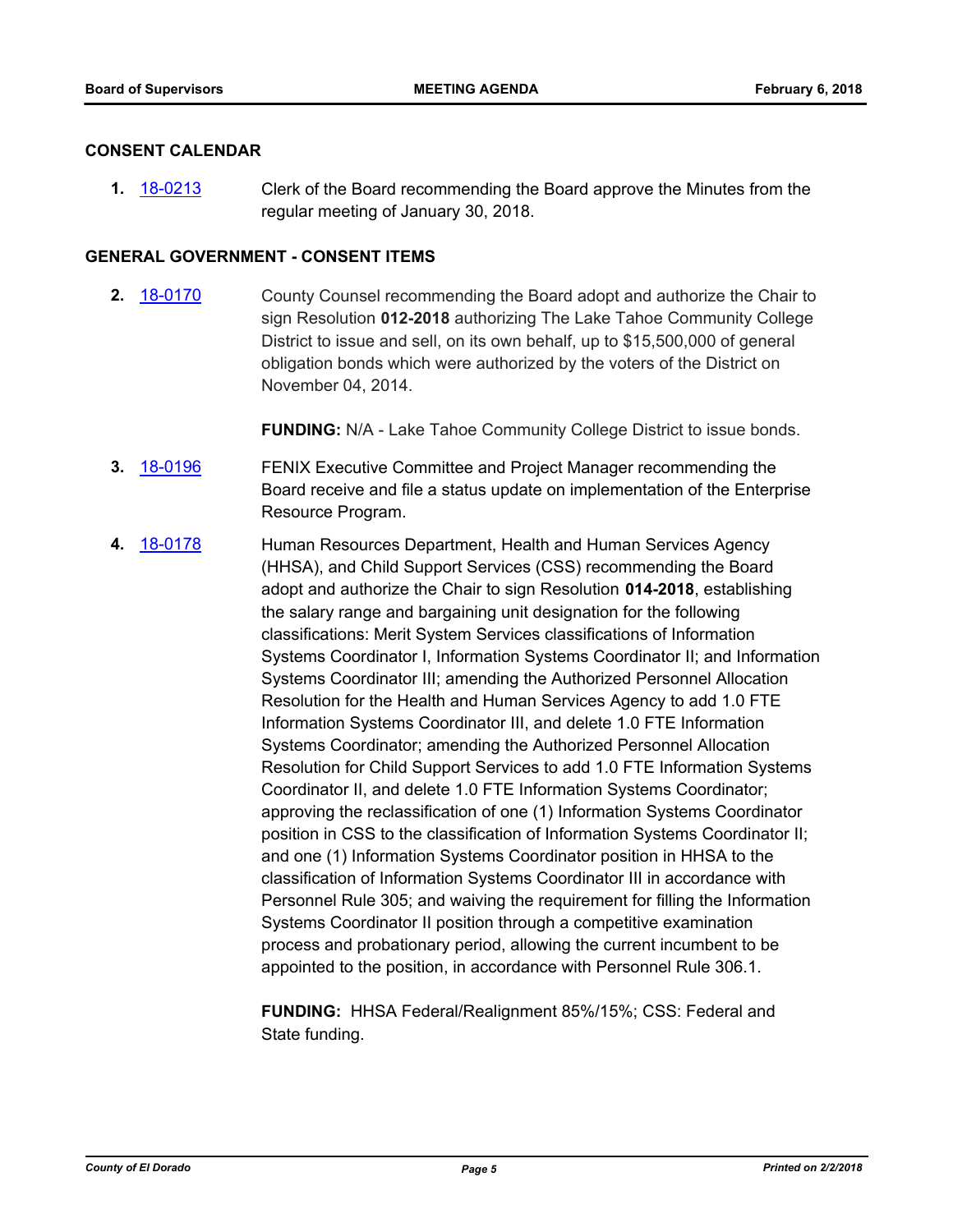**5.** [18-0135](http://eldorado.legistar.com/gateway.aspx?m=l&id=/matter.aspx?key=23477) Registrar of Voters recommending the Board authorize the Purchasing Agent to sign Amendment I to Agreement 041-S1410 with Data Information Management Systems, LLC to amend the company name to ESSVR, LLC, for maintenance and support services of Elections software, with no change to contract amount.

**FUNDING:** General Fund.

**6.** [16-0305](http://eldorado.legistar.com/gateway.aspx?m=l&id=/matter.aspx?key=20961) Supervisor Ranalli recommending the Board find that a state of emergency continues to exist in El Dorado County as a result of unprecedented tree mortality due to drought conditions and related bark beetle infestations. (Cont. 1/30/18, Item 5)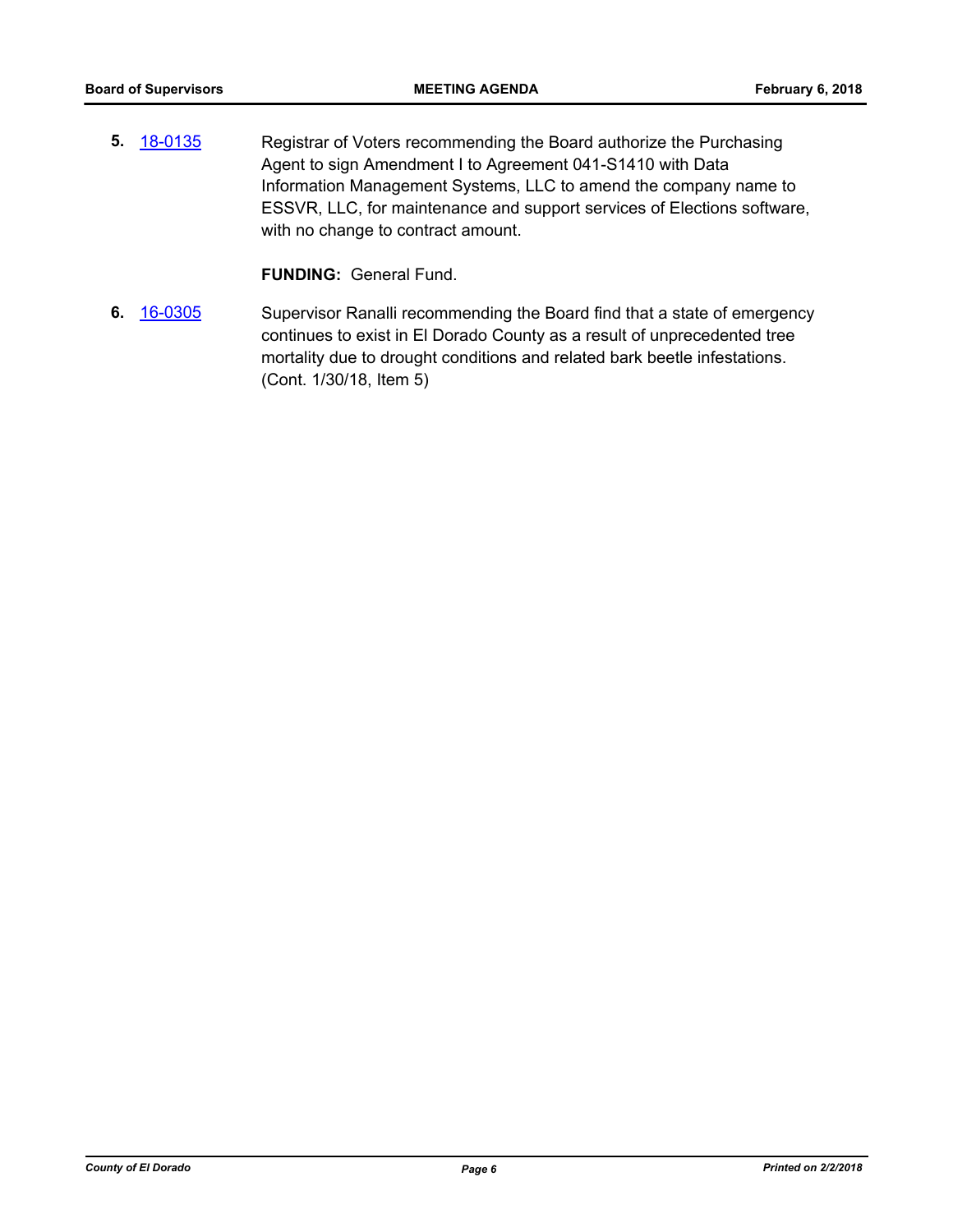#### **HEALTH AND HUMAN SERVICES - CONSENT ITEMS**

**7.** [18-0032](http://eldorado.legistar.com/gateway.aspx?m=l&id=/matter.aspx?key=23373) Child Support Services recommending the Board adopt and authorize the Chair to sign Resolution **010-2018**, thereby approving the Department's request to receive Criminal Offender Record Information from the California Department of Justice.

#### **FUNDING:** N/A

**8.** [17-1267](http://eldorado.legistar.com/gateway.aspx?m=l&id=/matter.aspx?key=23211) Health and Human Services Agency recommending the Board: 1) Approve and authorize the Chair to sign Agreement for Services 2071 with Progress House, Inc., for the provision of substance abuse treatment services, upon execution for the term of three (3) years, with a maximum obligation of \$1,000,000; and 2) Authorize the Purchasing Agent, or designee, to execute further documents relating to Agreement for Services 2071, including amendments which do not increase the maximum dollar amount or term of the Agreement, and contingent upon approval by County Counsel and Risk Management.

**FUNDING**: Federal and State Funding.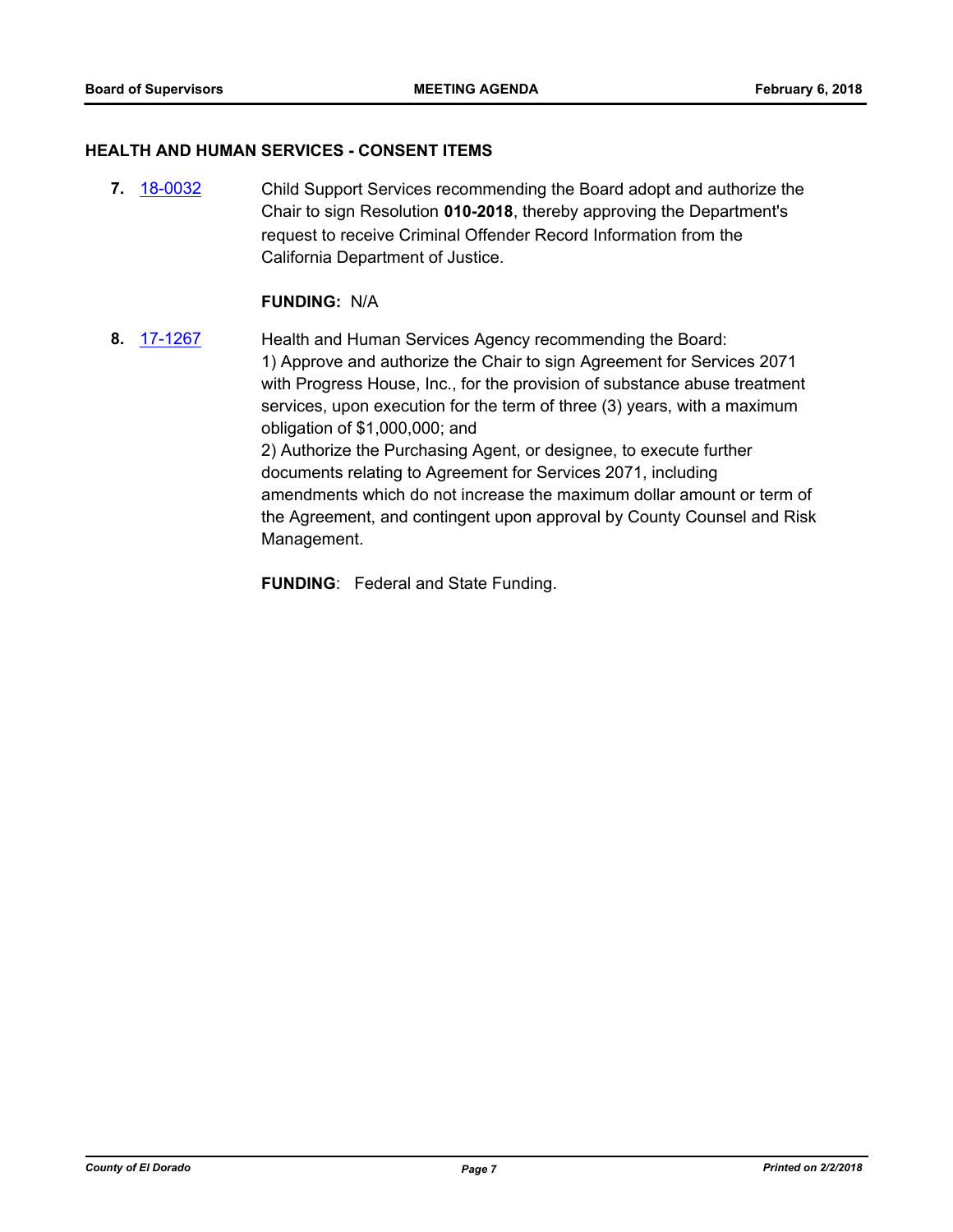#### **LAND USE AND DEVELOPMENT - CONSENT ITEMS**

**9.** [17-0941](http://eldorado.legistar.com/gateway.aspx?m=l&id=/matter.aspx?key=22884) Community Development Services, Environmental Management Department, recommending the Board approve and authorize the Chair to sign the First Amendment to Agreement for Services 513-S1510 with Waste Connections of California, Inc., doing business as El Dorado Disposal, to extend the term of the Agreement for one additional year through August 26, 2019, increase the not-to-exceed compensation amount by \$60,000 for a total not-to-exceed amount of \$120,000, include a new fee schedule with a 3.5% rate increase to the disposal charge per ton to cover the additional term, and to include other minor administrative changes as necessary, to provide services for the removal, transportation, and disposal of dewatered sewage septic sludge from the County's Union Mine Wastewater Treatment Plant.

> **FUNDING:** Non-General Fund/Septage Hauler Gate Fees/CSA 10 Liquid Waste Funds.

**10.** [18-0108](http://eldorado.legistar.com/gateway.aspx?m=l&id=/matter.aspx?key=23450) Community Development Services, Environmental Management Department, recommending the Board approve and authorize the Chair to sign Agreement for Services 264-O1811 with El Dorado Irrigation District with a term of three years to receive compensation for inspection services of hazardous waste storage and disposal facilities for automobile servicing businesses with wastewater connection services to El Dorado Irrigation District in the County.

**FUNDING:** Revenue from El Dorado Irrigation District.

**11.** [18-0029](http://eldorado.legistar.com/gateway.aspx?m=l&id=/matter.aspx?key=23370) Community Development Services, Department of Transportation, recommending the Board consider the following: 1) Approve and authorize the Chair to sign the Notice of Acceptance with West Coast Paving, Inc., for the 2017 Lake Tahoe Boulevard-Road & Shoulder Damage/2017 South Upper Truckee Washout Project, Contract PW 17-31182*,* CIP 48925/48921, P&C 257-C1899; and 2) Approve and authorize the Clerk of the Board to release the Payment and Performance Bonds to the Surety upon notification from the Department of Transportation, after the one-year guarantee period.

> **FUNDING:** Local and State discretionary funding initially (100%), with Department of Transportation staff working with the Federal Highway Administration (Federal) and the California Office of Emergency Services (State) to obtain reimbursement.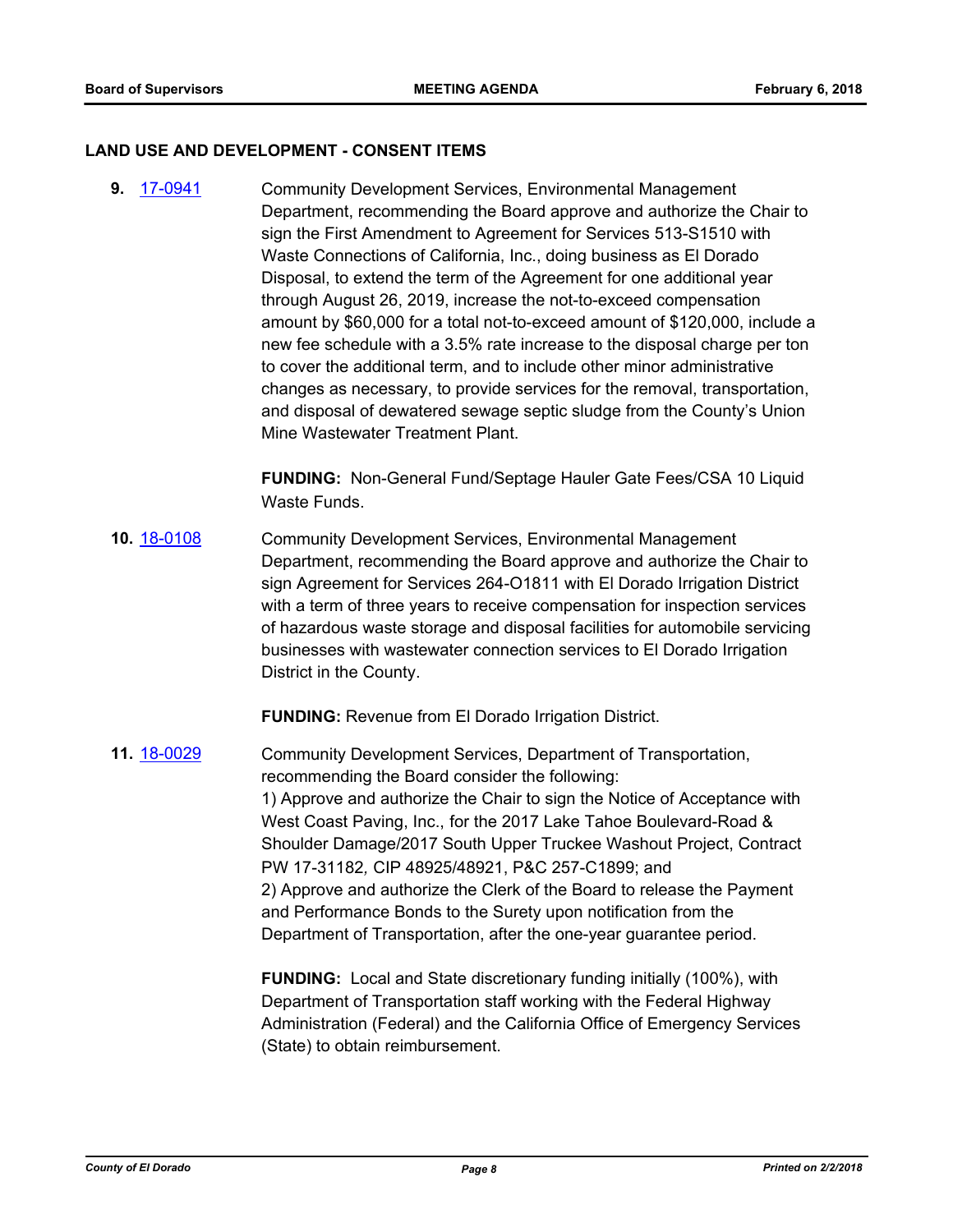**12.** [18-0035](http://eldorado.legistar.com/gateway.aspx?m=l&id=/matter.aspx?key=23376) Community Development Services, Department of Transportation, recommending the Board approve and authorize the Chair to sign the following on-call agreements for equipment rental: 1) Agreement 286-O1811 with Herc Rentals Inc. in the not-to-exceed amount of \$200,000, for a term to become effective upon execution and expiring three years thereafter; and 2) Agreement 273-O1811 with Holt of California in the not-to-exceed amount of \$200,000, for a term to become effective upon execution and expiring three years thereafter.

> **FUNDING:** Local Discretionary Funds and Road Fund. (No Federal Funding)

**13.** [18-0050](http://eldorado.legistar.com/gateway.aspx?m=l&id=/matter.aspx?key=23391) Community Development Services, Department of Transportation, recommending the Board adopt and authorize the Chair to sign Resolution **011-2018** approving the performance period extension of multiple Subdivision Improvement Agreements listed in said Resolution for one year from their current performance date, if the project improvements are not completed by said date.

#### **FUNDING:** N/A

**14.** [18-0063](http://eldorado.legistar.com/gateway.aspx?m=l&id=/matter.aspx?key=23404) Community Development Services, Department of Transportation, recommending the Board approve and authorize the Clerk of the Board to reduce Performance Bond SUR23100054 pertaining to Promontory Village Center Lot 8, TM 13-1513, from \$6,487,301.60 to \$662,628.54, representing 100% of the total remaining improvements. This bond guarantees against any defective work, labor done, or defective materials furnished.

**FUNDING:** Developer Funded.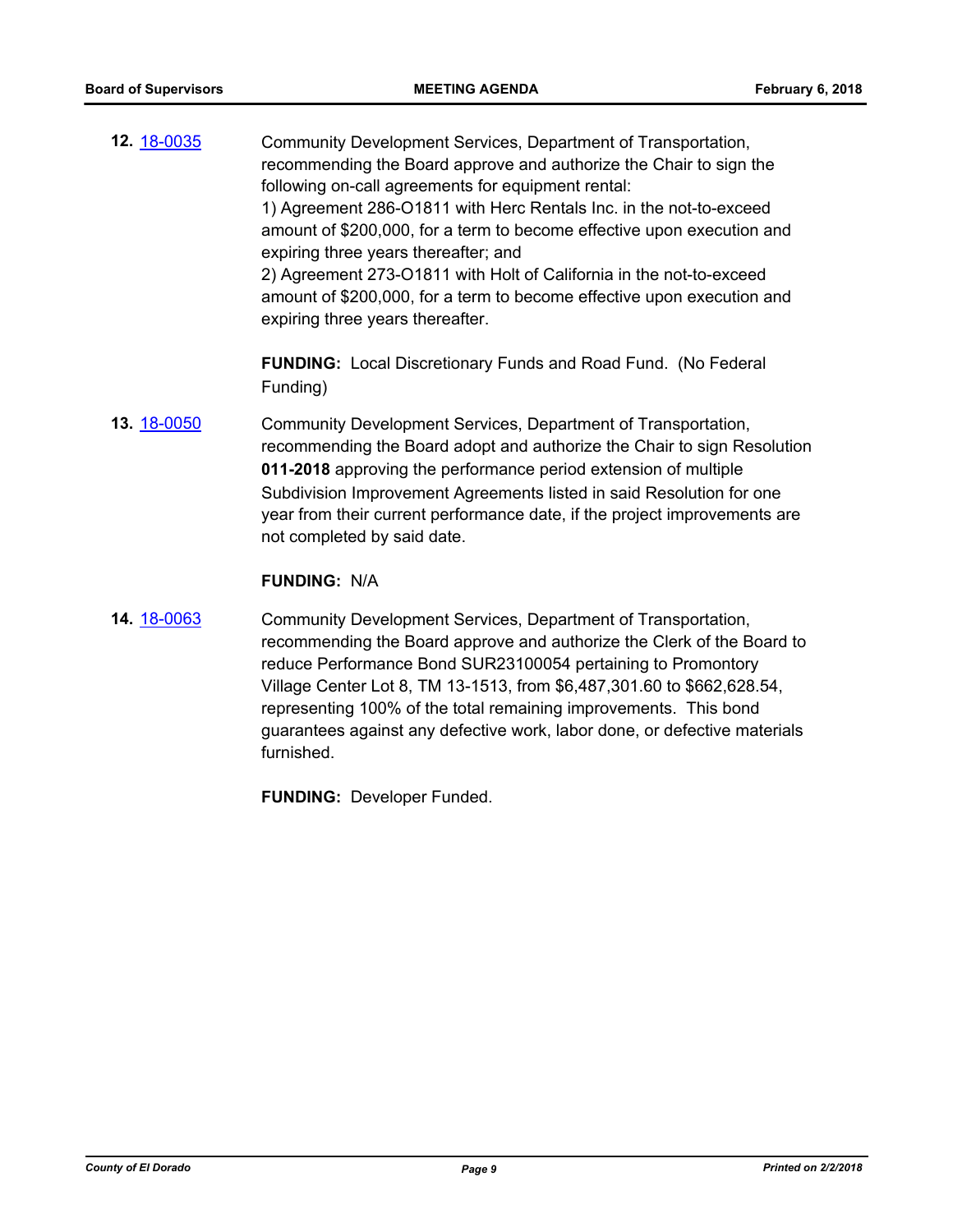#### **LAW AND JUSTICE - CONSENT ITEMS**

**15.** [18-0164](http://eldorado.legistar.com/gateway.aspx?m=l&id=/matter.aspx?key=23506) District Attorney recommending the Board consider the following: 1) Authorize the submission of a grant application in the amount of \$218,750 to the California Governor's Office of Emergency Services for the Child Advocacy Center (KC) Program for Fiscal Year 2017/18 and 2018/19;

2) Approve and authorize the Chair to sign the Certification of Assurance of Compliance; and

3) Upon Notification of Award, authorize the District Attorney to execute the Grant Award Agreement including any extension or amendments.

**FUNDING:** California Governor's Office of Emergency Services Victims of Crime Act Fund.

- **16.** [18-0237](http://eldorado.legistar.com/gateway.aspx?m=l&id=/matter.aspx?key=23579) District Attorney recommending the Board adopt and authorize the Chair to sign Resolution **015-2018** authorizing the District Attorney to accept donations to support public purposes, including but not limited to community outreach and education and victim advocacy.
- **17.** [17-0071](http://eldorado.legistar.com/gateway.aspx?m=l&id=/matter.aspx?key=22008) Sheriff's Office of Emergency Services recommending the Board find that a local state of emergency continues to exist in El Dorado County due to the effects of severe storms throughout Northern California bringing high winds, substantial precipitation, high and fast flowing streams, creeks and rivers, and general flooding. (Cont. 1/30/18, Item 14)

## **FUNDING:** N/A

**18.** [17-0184](http://eldorado.legistar.com/gateway.aspx?m=l&id=/matter.aspx?key=22122) Sheriff's Office of Emergency Services recommending the Board find that a local state of emergency continues to exist in El Dorado County due to the effects of severe storms, starting on February 6th, throughout Northern California bringing high winds, substantial precipitation, high and fast flowing streams, creeks and rivers, and general flooding. (Cont. 1/30/18, Item 15)

## **FUNDING:** N/A

## **END CONSENT CALENDAR**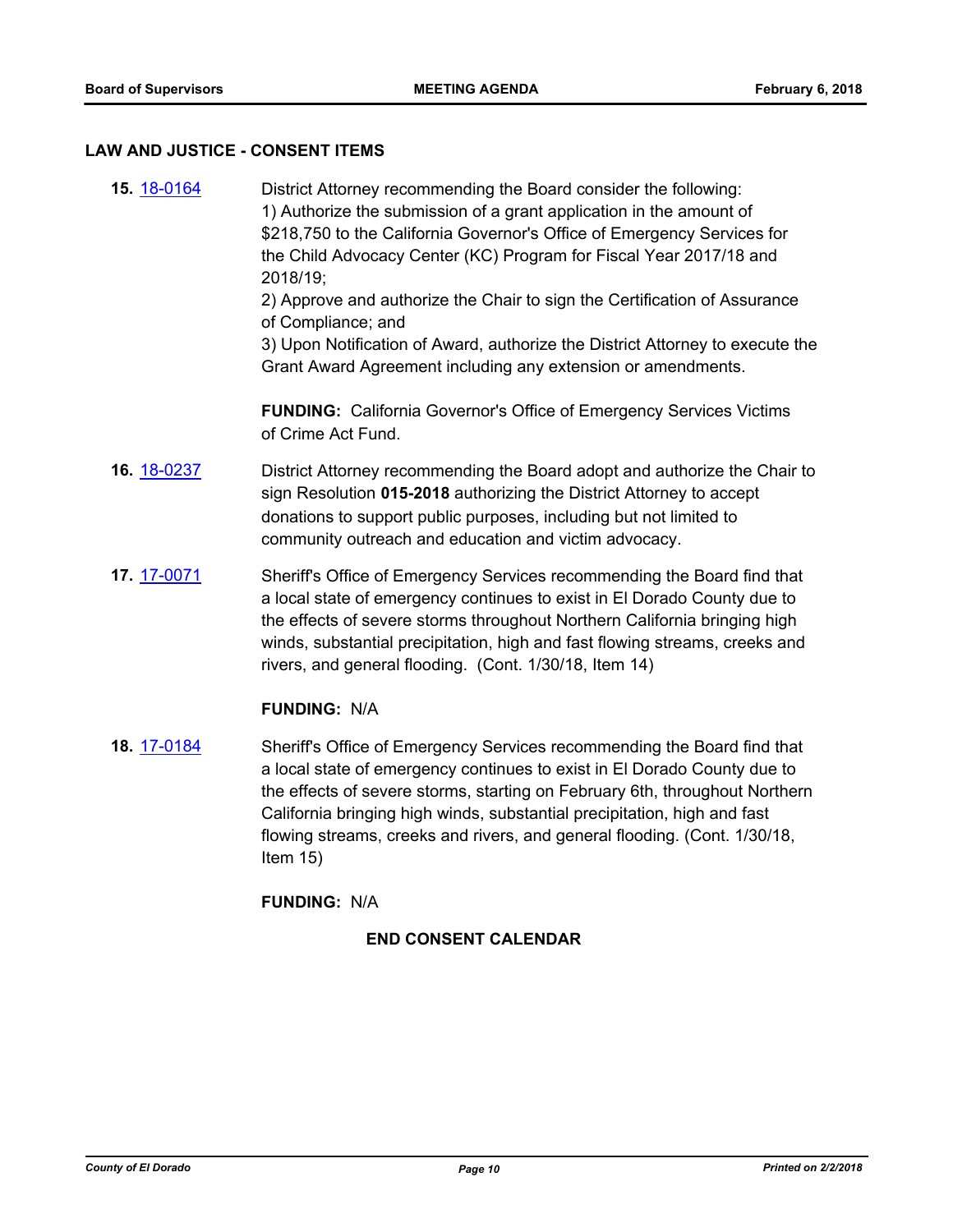#### **DEPARTMENT MATTERS (Items in this category may be called at any time.)**

**19.** [18-0143](http://eldorado.legistar.com/gateway.aspx?m=l&id=/matter.aspx?key=23485) Charter Review Committee recommending the Board receive and file information summarizing their recommendations regarding the El Dorado County Charter to be formally considered by the Board at a future meeting no later than May 22, 2018. (Est. Time: 20 Min.)

#### **10:00 A.M. - TIME ALLOCATION**

**20.** [17-1320](http://eldorado.legistar.com/gateway.aspx?m=l&id=/matter.aspx?key=23264) HEARING - Surveyor's Office recommending the Board adopt and authorize the Chair to sign Resolution **013-2018** approving the first increase in fees since 2001, effective 60 days after adoption. (Est. Time: 20 Min.)

#### **FUNDING**: General Fund Revenue.

- **21.** [18-0103](http://eldorado.legistar.com/gateway.aspx?m=l&id=/matter.aspx?key=23445) Chief Administrative Office recommending the Board receive informational presentations from the listed Departments as part of the preparation for the Fiscal Year 2018-19 Budget development process:
	- 1) Health and Human Services Agency;
	- 2) Treasurer-Tax Collector;
	- 3) Probation Department; and
	- 4) Sheriff's Office. (Est. Time: 2 Hr.)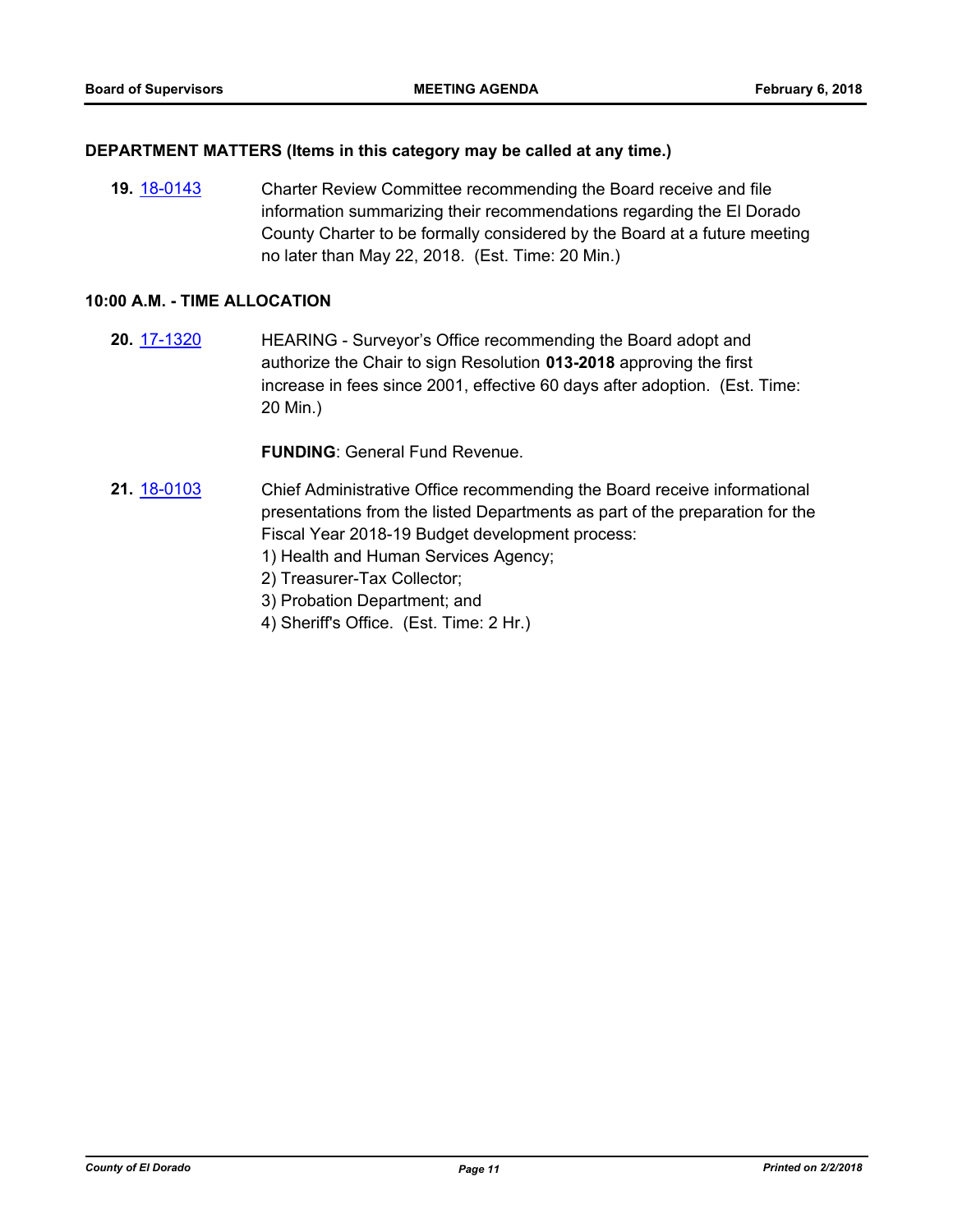#### **2:00 P.M. - TIME ALLOCATION**

**22.** [18-0086](http://eldorado.legistar.com/gateway.aspx?m=l&id=/matter.aspx?key=23427) Community Development Services, Planning and Building Department, recommending the Board receive information and provide input on items related to the Missouri Flat Master Circulation and Financing Plan Phase II. Staff is recommending that the Board:

1) Receive and file the draft Technical Memorandum 1-7 Future Traffic Analysis Results and Findings (Attachment B);

2) Receive and file the draft Technical Memorandum 1-8 Capacity Threshold Phasing Analysis and Alternative Screening Evaluation (Attachment C) and the US Highway 50/Missouri Flat Road Interchange Feasibility Study (Attachment D), and provide direction on the proposed Alternatives;

3) Receive information on the Outreach effort; and

4) Receive and file the updated Missouri Flat Master Circulation and Financing Plan Phase II project schedule (Attachment E). (Est. Time: 2 Hr.)

**FUNDING:** Missouri Flat Master Circulation and Financing Plan Phase II Funds.

**ITEMS TO/FROM SUPERVISORS**

**CAO UPDATE**

**ADJOURNMENT**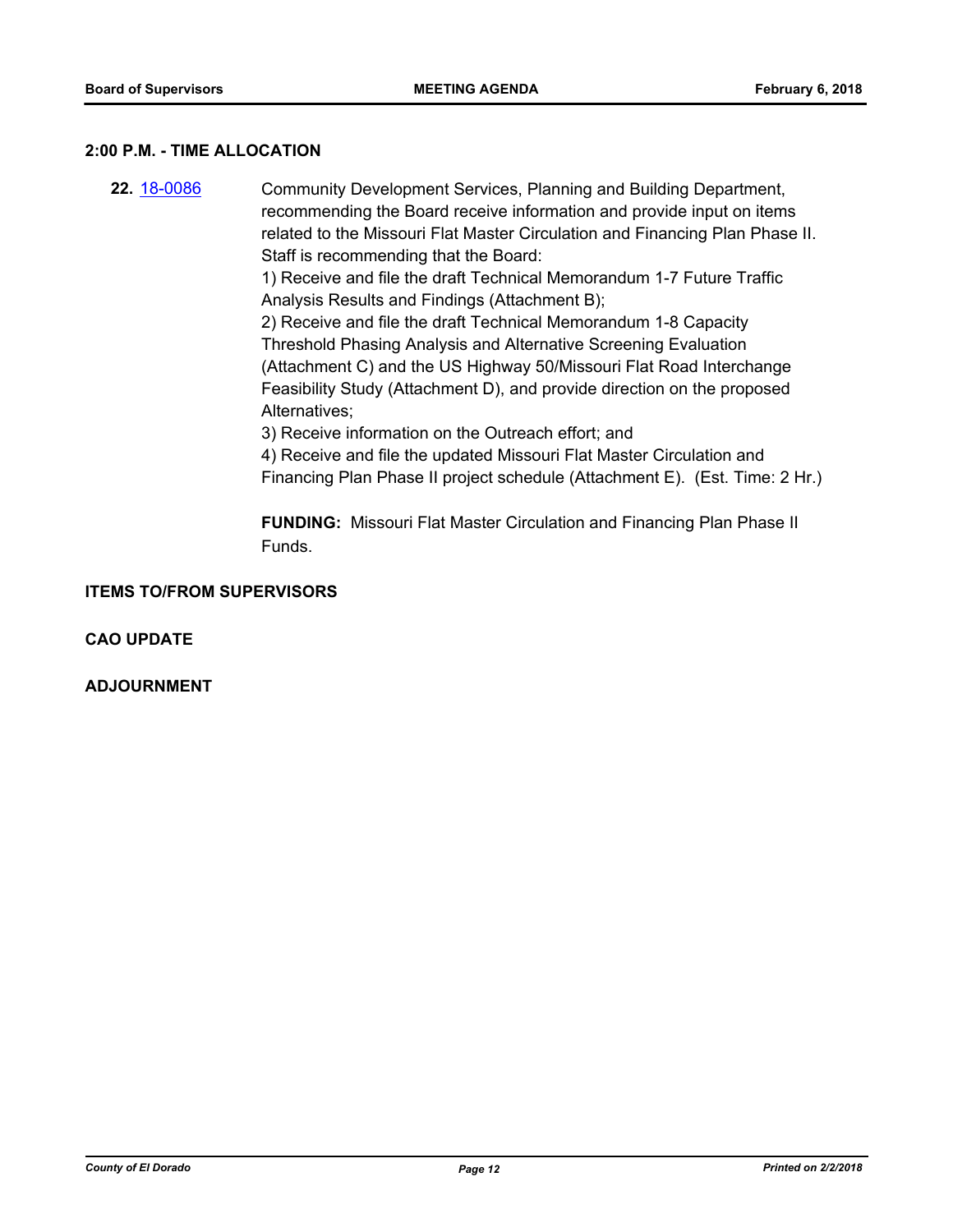## **CLOSED SESSION**

- **23.** [18-0221](http://eldorado.legistar.com/gateway.aspx?m=l&id=/matter.aspx?key=23563) **Conference with Legal Counsel Initiation of Litigation** pursuant to Government Code Section 54956.9(d)(4). Number of potential cases: (1). (Est. Time: 15 Min.)
- **24.** [18-0222](http://eldorado.legistar.com/gateway.aspx?m=l&id=/matter.aspx?key=23564) **Conference with Legal Counsel Initiation of Litigation** pursuant to Government Code Section 54956.9(d)(4). Title: CalFire Local 2881 v. CalPERS, Number of potential cases: (1). (Est. Time: 10 Min.)
- **25.** [18-0223](http://eldorado.legistar.com/gateway.aspx?m=l&id=/matter.aspx?key=23565) **Conference with Legal Counsel Significant Exposure to Litigation** pursuant to Government Code section 54956.9(d)(2). Number of potential cases: (1). (Est. Time: 15 Min.)
- **26.** [18-0236](http://eldorado.legistar.com/gateway.aspx?m=l&id=/matter.aspx?key=23578) **Pursuant to Government Code Section 54956.8 Conference with Real Property Negotiator**: Instructions to its negotiator regarding the real property described as 3368 Sandy Way, South Lake Tahoe. The person or persons with whom the negotiator may negotiate is Urbana Tahoe TC DE, LLC. Instructions to negotiator will concern price and term of payment. Chief Administrative Officer, or designee will be the negotiator on behalf of El Dorado County. (Est. Time: 10 Min.)
- **27.** [18-0179](http://eldorado.legistar.com/gateway.aspx?m=l&id=/matter.aspx?key=23521) **Pursuant to Government Code Section 54957- Public Employee Performance Evaluation.** Title: Director of Library Services. (Est. Time: 15 Min.)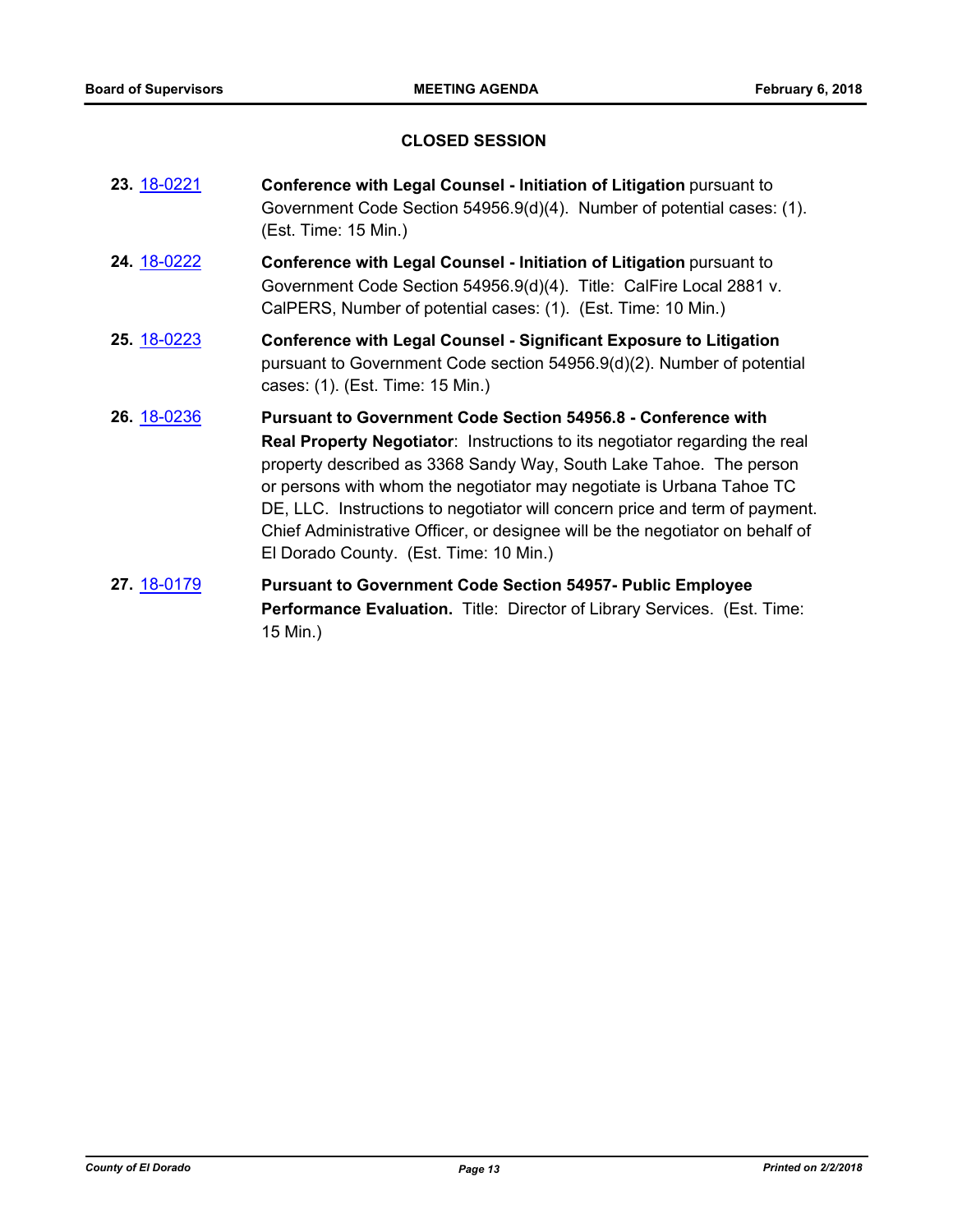On August 19, 2003, the Board adopted the following protocol: It is a requirement that all speakers, County staff and the public, when approaching the podium to make a visual presentation to the Board of Supervisors, must provide the Clerk with the appropriate number of hard copies of the presentation for Board members and the audience.

Digital Recordings of regular, Tuesday Board of Supervisors meeting are BROADCAST ON CABLE TV as follows:

West Slope - Comcast - Channel 15, Wednesday at 1:00 P.M. (day after Tuesday meeting) and Tuesday at 7:00 A.M. (One week after previous Tuesday Meeting)